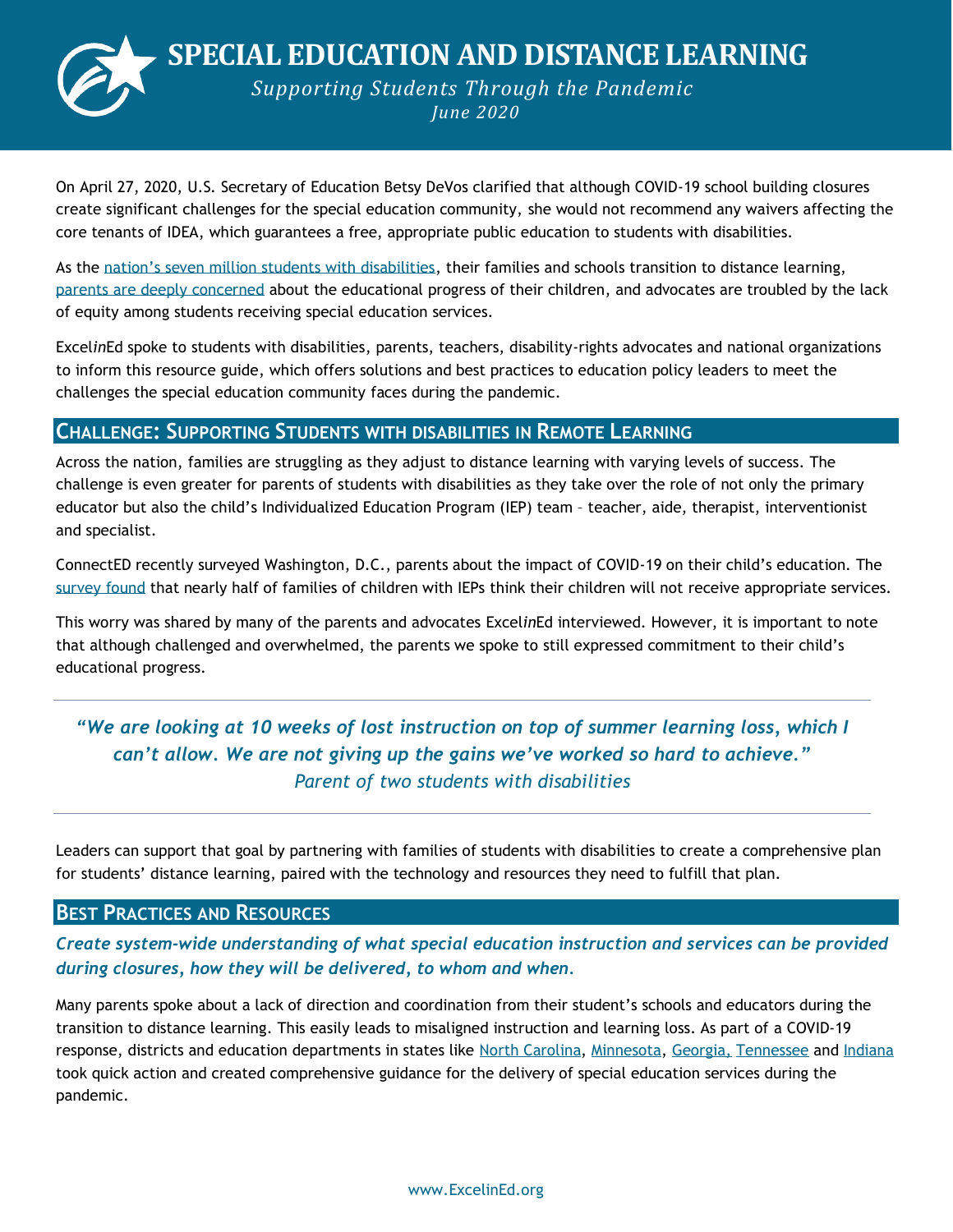

## **Common Guidelines**

**Encourage collaboration by a student's IEP (Individualized Education Program) team to translate IEP goals and 504 accommodations to the new distance learning environment.**

Most of the abovementioned state plans lay out clear instructions for how districts and schools should go about creating distance learning plans for their students, including checklists of responsibilities by role, e.g., district leader, school leader, case manager, teacher, etc. By articulating a plan and individual responsibilities, educators can help parents be informed and partners support their schools to deliver instructional services.

These plans clarify that IEP teams can meet virtually, and they provide lists of online instructional tools, contact information for district officials and specialists and templates for creating strong IEPs.

# *"Translating accommodation supports and 1-1 support to an online system feels impossible." — Disability-rights advocate and parent of a child with special needs*

#### **Establish regular, clear communication with parents and families**.

Parents are a school's greatest partner, so ensuring that parents have a clear understanding of their student's distance learning plan and accommodations, as well as the tools and resources needed to execute that plan, is key.

**An [ongoing survey](https://www.cleveland19.com/2020/05/20/students-with-disabilities-are-receiving-unequal-education-remote-learning/) by the Learning Disabilities Association found that only 39% of parents they surveyed had been contacted by their school to check on their student during remote learning.**

As parents step into this new role, frequent check-ins with education professionals will allow parents to ask questions, adjust lesson plans or delivery of instruction and home in on what works best for each student.

Districts and education departments in [North Carolina,](https://www.ednc.org/wp-content/uploads/2020/04/Cleveland-County-Schools-Guidelines-for-the-Delivery-of-Specially-Designed-Instruction-During-School-Closure-to-share.pdf) [Minnesota,](https://education.mn.gov/mdeprod/idcplg?IdcService=GET_FILE&dDocName=MDE032114&RevisionSelectionMethod=latestReleased&Rendition=primary) [Georgia](https://mcusercontent.com/0bda5d5147ca0c51e1c30107f/files/939bde11-4307-4e4a-82b2-49cacad8285c/Special_Education_Services_COVID_19_Guidance.pdf) and [Tennessee](https://www.tn.gov/content/dam/tn/education/health-&-safety/School%20Closure%20Toolkit_Special%20Populations.pdf) created protocols for communicating with parents, as well as templates for documenting conversations.

The [National Center for Learning Disabilities](https://www.ncld.org/wp-content/uploads/2020/04/Serving-Students-With-Disabilities-During-the-COVID-19-Crisis-Spotlight-on-Policy-Practice-Part-2-Family-School-Collaboration.04072020.pdf) (NCLD) echoes this recommendation for strong communication and partnership between parents and teachers/schools, saying that "parent-teacher communication is critical

to ensuring that the needs of students with disabilities are met during the COVID-19 crisis. Now more than ever, consistent and clear communication is essential."

NCLD highlights the [Connecticut Department of Education's guidance](https://portal.ct.gov/SDE/Special-Education/Bureau-of-Special-Education/Coronavirus) as an example of this policy in action:

Develop a protocol to communicate proactively with parents and guardians regarding their child's IEP services during a closure taking into consideration the parents' preferred method of communication.

Include the input of parents or guardians and the student, as appropriate, when discussing the plan. Allowing parents to provide feedback provides parents, and ultimately, students, a voice in the process, rather than simply notifying them of the result.

This communication should be ongoing throughout the implementation of the plan so that the educators delivering and/or overseeing the services can adjust the plan when appropriate.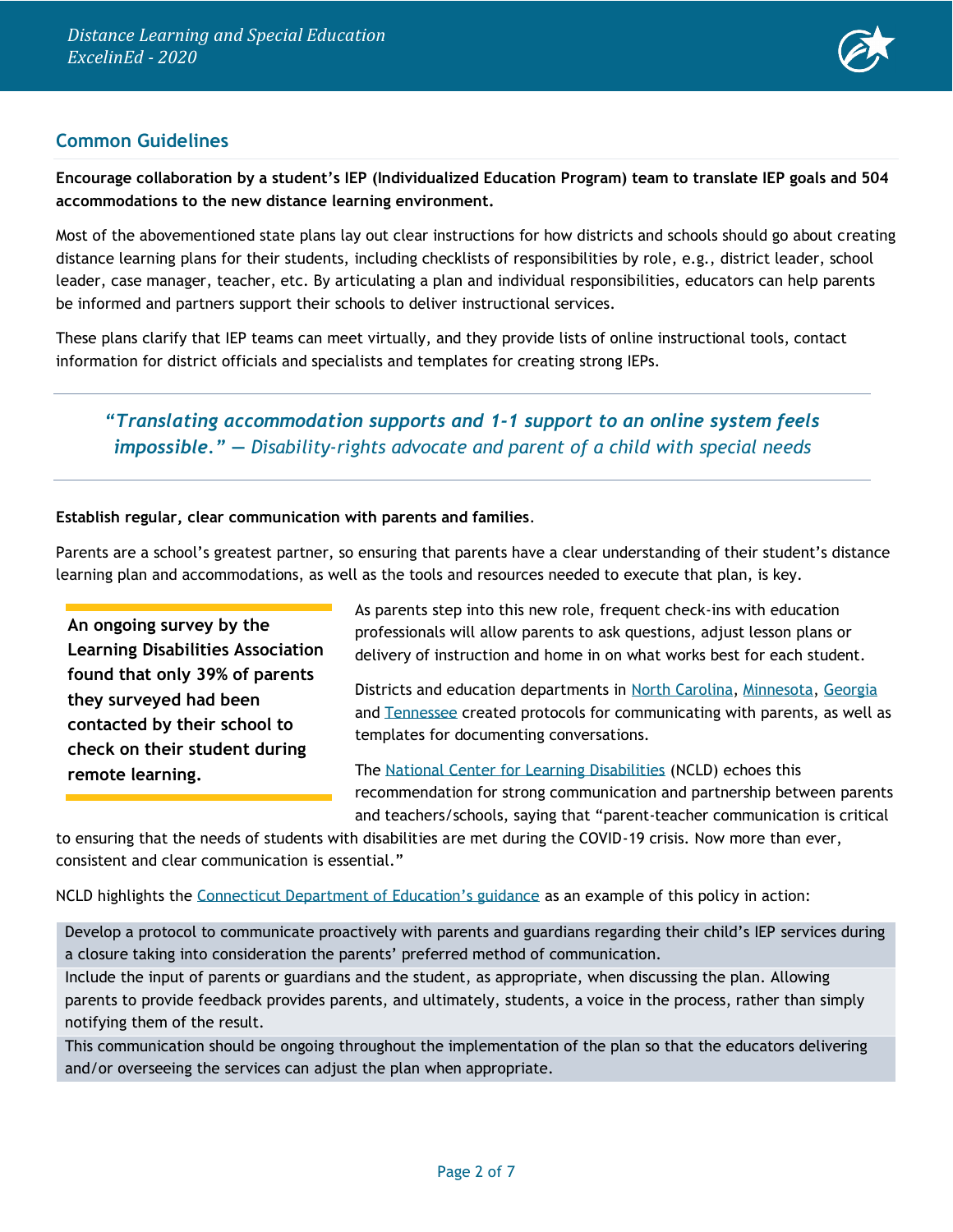

#### **Children and families retain all of their rights under federal law during this time of distance learning, but instruction and services may be delivered differently.**

The Individuals with Disabilities Act (IDEA), Section 504 of the Rehabilitation Act and Title II of the Americans with Disabilities Act are the federal laws that govern how schools must serve students with disabilities. These laws allow flexibility in determining how to meet the needs of students. By clarifying that schools must provide services to students *to the greatest extent possible*, schools and leaders can focus on immediate student needs and, where necessary, address the need for additional services in the future.

## **Leverage Technology and Available Resources Thoughtfully**

Parents of students receiving special education services expressed being overwhelmed by the number of different online instructional platforms they have been asked to manage for their students. At the same time they are underwhelmed by the content and actual instruction their students receive on these platforms.

**By carefully selecting, streamlining and deploying online learning technology that best supports each student and their IEP goals and accommodations, school leaders can ensure that students get the most out of the often-limited time they have for learning each day.** 

For example, the Texas Education Agency launched a speechlanguage teletherapy initiative designed to assist students working to develop expressive language skills, articuluation and social skills during the pandemic. In its [Speech-Language Therapy Guidance,](https://tea.texas.gov/sites/default/files/covid/covid19-speech-language-therapy-services-guidance.pdf) the agency lays out how IEP teams can access and leverage this service for their students.

**"The technology is there to make learning tasks more engaging and interactive."**

*Special education teacher and parent*

It's also important to help the families of students with disabilities adjust to this new mode of learning.

The National Center for Learning Disabilities offers [A Parent's Guide to Virtual Learning](https://www.ncld.org/wp-content/uploads/2020/03/A-Parents-Guide-to-Virtual-Learning-4-Actions-To-Improve-your-Childs-Experience-with-Online-Learning.pdf). Additional resources can be found at the [Center on Online Learning and Students with Disabilities,](http://www.centerononlinelearning.res.ku.edu/resources/) the [Educating All Learners Resource Library](https://www.educatingalllearners.org/resource-library) and the [Council for Exceptional Children's Resources for Families](https://www.cec.sped.org/Tools-and-Resources/For-Families).

The National Down Syndrome Society offers a video guide to [Preparing Homes for Learning.](https://www.youtube.com/watch?v=Z78KMZ65GfI#action=share)

### **Focus on Mastery of Concepts and Skills**

*Ensure assignments, worksheets and lesson plans are customized to the student's academic and IEP goals.* 

As educators and families work to align distance instruction to student IEP and academic goals, advocates offered a framework for instruction known as [universal design for learning](http://www.cast.org/our-work/about-udl.html) (UDL), and pointed to the benefits of a systematic shift to [competency-based learning.](https://aurora-institute.org/resource/what-is-competency-based-education-an-updated-definition/) Both approaches to education acknowledge that each learner is as unique as their fingerprint.

UDL is based on research about how we learn, guided by three main principles: representation, action and expression, and engagement.

Representation speaks to the importance of offering information in more than one format – visual, auditory and/or hands-on. Action and expression speak to giving learners more than one way to interact with instructional material to demonstrate their learning, such as giving students the choice between taking a paper test, giving an oral presentation or participating in a group project.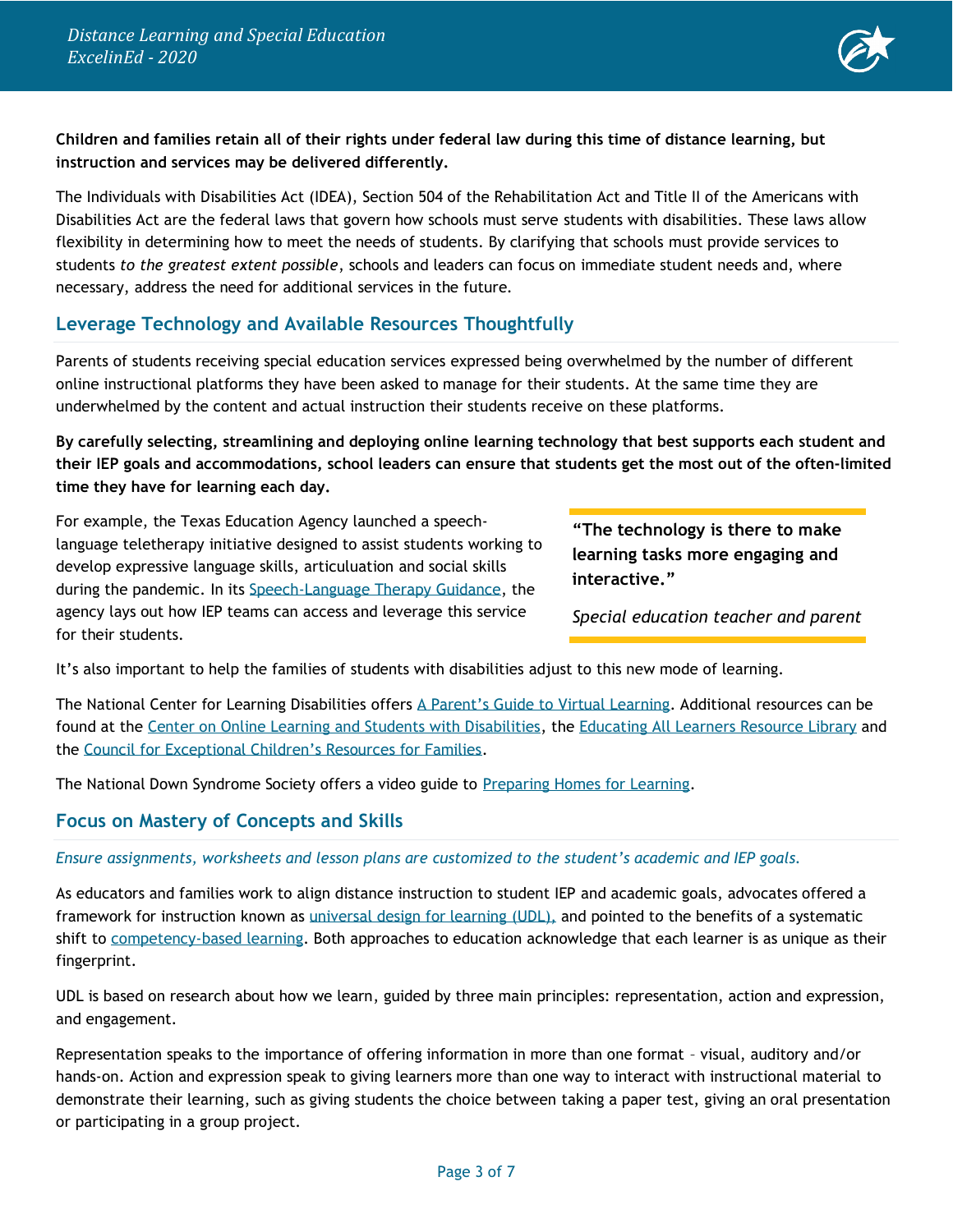*Distance Learning and Special Education ExcelinEd - 2020*



Engagement speaks to creating multiple ways to motivate students, such as creating lessons and assignments that are relevant to students' lives. More resources on UDL instructional design can be found at the [UDL Guidelines](http://udlguidelines.cast.org/?utm_medium=web&utm_campaign=none&utm_source=cast-about-udl) provided by CAST, an education research nonprofit.

# *"Teachers need to design lessons that touch on these (IEP) goals. We need to be realistic and focus on maintaining, if not progressing. We can't allow regressing." Special Education Advocate and Former Teacher*

In a post on the Aurora Institute's (formerly iNACOL) Co*mpetency*Works blog, [Opportunities for Personalized Learning in](https://aurora-institute.org/cw_post/opportunities-for-personalized-learning-in-the-pandemic/)  [the Pandemic,](https://aurora-institute.org/cw_post/opportunities-for-personalized-learning-in-the-pandemic/) author Ann Hawden, a curriculum specialist at a public school district, highlights how the pandemic has caused her district to more urgently embrace elements of a competency-based education system.

*"The truncated school year and the elimination of dedicated class time will require teachers to make critical curricular decisions about content and skills. It isn't possible to cover everything or to expect students to complete every project, essay, experiment, report or other course requirement."* 

The Oklahoma State Department of Education's [Distance Learning Guidance for Special Education](https://sde.ok.gov/sites/default/files/DistanceLearningGuidanceforSpecialEducation.pdf) highlights the importance of student agency in determining appropriate educational content and activities.

"Create opportunities for students to demonstrate progress and receive feedback related to assignments and IEP goals" and "use student interest to inform lessons and activities" are just two of the recommendations listed.

By centering student ability and agency in lesson planning and student assessment, educators and parents can design lessons and homework that best engage students and advance their educational progression.

Excel*in*Ed has [resources and sample policies](https://www.excelined.org/innovation/next-gen-learning/) that create a "flexible path and pace to achieve mastery" and empower students to direct their own learning.

### **Distribute Classroom Tools and Resources to Students**

#### *Allow educators to retrieve items needed to enhance their instruction from their classroom and distribute assistive technology and other hands-on & sensory materials to students.*

Both the Tennessee and Minnesota guidance listed above made provisions for teachers to access the tools and resources they use in normal classroom settings and to distribute them to families, setting them up for the strongest possible instruction and learning while school buildings remain closed.

#### **Recommendations include:**

• Announce allowable building activity to teachers for the preparation of student work that will be sent home (e.g., device check out, assigning of books, packaging school materials, etc. Any gatherings within school facilities should comply with applicable social distancing guidance as well as health safety recommendations by the Centers for Disease Control and Prevention (CDC).

**"We were briefly allowed back into our classroom, and I bundled items for handson activities and delivered those packages to each of my student's home mailboxes."**

*Special education teacher*

• Provide resources to support sensory needs of children and ways for parents to support a child's dysregulation at home during the closure (e.g., sensory activities, calming spaces, visual supports, etc.)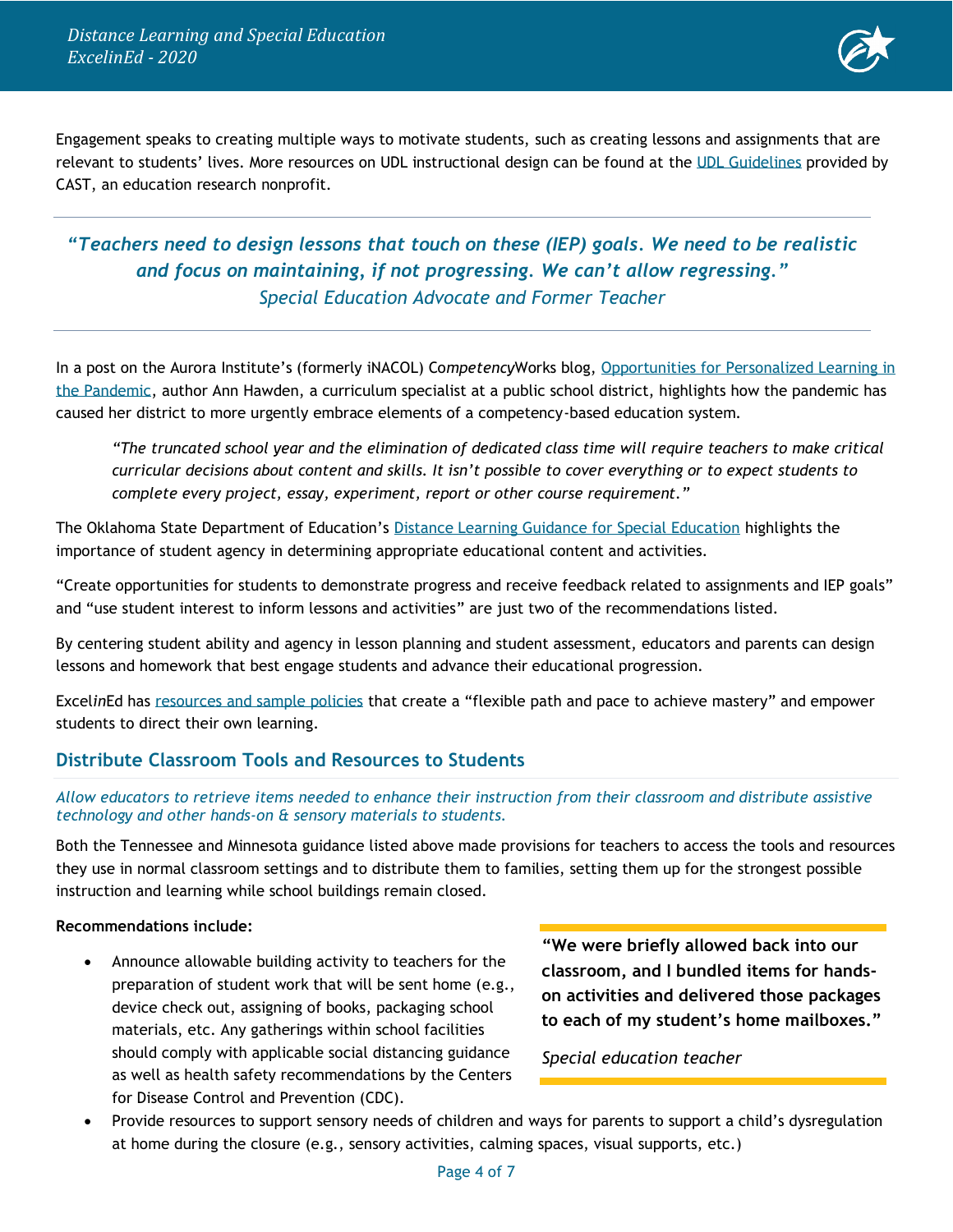

• Consider delivering instructional materials to students through the school bus transportation routes.

## **NEXT STEPS**

As education leaders across the nation plan how and when school buildings will reopen, most students with disabilities will continue their learning over the summer and into the fall, either at home with their families or distance learning provided by their schools. Below are recommendations for ensuring all students, especially those with special needs, receive the best continuous instruction possible.

Excel*in*Ed provides further considerations for re-opening schools, which can be found at [Reopening](https://www.excelined.org/wp-content/uploads/2020/05/ExcelinEd.COVID19.ReopeningSchoolsConsiderationsforStates.May2020.pdf) Schools After COVID-19 Closures: [Considerations](https://www.excelined.org/wp-content/uploads/2020/05/ExcelinEd.COVID19.ReopeningSchoolsConsiderationsforStates.May2020.pdf) for States.

#### **Assess Students to Get a Clear Understanding of Instructional Loss or Progression**

After welcoming students back into classrooms and ensuring their physical and emotional well-being, schools will need to assess student instructional needs. To design instruction that meets students with disabilities where they are and

**"This summer slide is likely the worst we will ever see, and I fear that it will be worse for students with disabilities."**

*Disability Rights Advocate*

builds on their educational progress, diagnostic assessments of student skills and knowledge are necessary.

The [Collaborative for Student Success](https://forstudentsuccess.org/wp-content/uploads/2020/04/SURVEY-ANALYSIS_FINAL-MEMO_4.30.2020.pdf) recently conducted a nationwide survey of educators to better understand their perspective on how schools can "come back" from lost academic instruction time.

According to the survey, a majority of participants agreed that a "highquality assessment should be administered at the beginning of next year to help understand the amount of learning loss incurred.

To measure student progress, the [Texas Education Agency](https://tea.texas.gov/student-assessment/testing/student-assessment-overview/parent-registration-for-eoy-assessments) (TEA) launched a free assessment that students can take. According to the TEA, "The optional end-of-year assessment gives parents and educators access to a powerful tool that shows what their students have learned and where they can improve their knowledge and understanding of key subject matter heading into the 2020-21 academic year."

TEA noted that the optional test does not take the place of the state's annual assessment, which was cancelled due to COVID-19.

The Data Quality Campaign's recent blog, [The Role of Data in Understanding the Current COVID-19 Crisis,](https://dataqualitycampaign.org/the-role-of-data-in-understanding-the-current-covid-19-crisis/) also highlighted the need for a "quick assessment of students' progress":

*On the one hand, there will obviously be a desire to get teaching and learning started right away. On the other hand, starting instruction without seeing at what level students are returning to schools will set instruction up for failure and leave schools less able to identify and target specific students who may need more or less support next year.*

### **Ensure Educators Have Robust Training in Distance Learning**

Teaching in a distance learning environment has just as many challenges, if not more, than a traditional classroom. To minimize these challenges, all educators, especially those who provide special education services, should have access to comprehensive training in distance learning.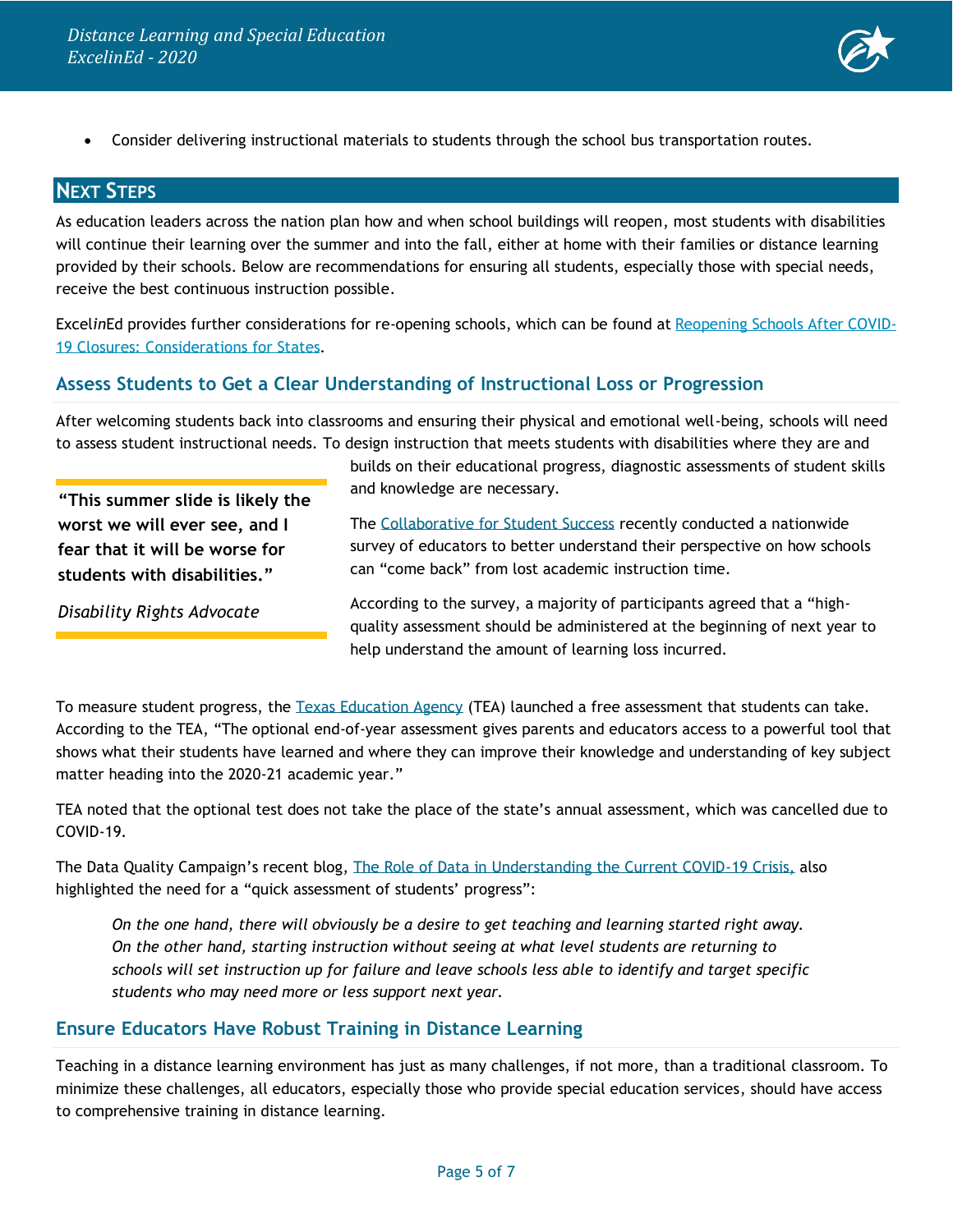

# *"Districts are trying to replicate the classroom online, including schedules and classwork. Instead, they should be taking advantage of the flexibility." — Virtual Learning Leader*

To address educator training, the Florida [Department of Education](http://www.fldoe.org/newsroom/latest-news/florida-virtual-school-offering-school-districts-teacher-training-to-prepare-for-online-learning-environment-in-the-event-of-school-closures.stml?utm_source=ExcelinEd+2018&utm_campaign=10f6ffe68d-EMAIL_CAMPAIGN_2020_03_19_05_52&utm_medium=email&utm_term=0_9c642535c4-10f6ffe68d-272417941) partnered with the state's online public school - [Florida Virtual School \(FLVS\)](https://www.flvs.net/coronavirus-school-support?source=vanity/FLVSTeacherTraining) - to offer student support and teacher professional development tailored to the online learning environment. The department also offered \$200 stipends to teachers who complete the training.

The [Georgia Department of Education](https://gavirtualpd.catalog.instructure.com/) released a free introductory course for all teachers that covers strategies to support students receiving special education services and to implement accommodations in the online environment.

The [Vermont Virtual Learning Cooperative,](https://www.vtvlc.org/covid-19/) through a continued partnership with the Vermont Department of Education, has expanded its free online offerings to help teachers implement best practices for distance learning.

The Michigan Virtual Learning Research Institute offers a resource on *[Supporting Students with Disabilities in K-12](https://michiganvirtual.org/research/publications/supporting-students-with-disabilities-in-k-12-online-and-blended-learning/)  [Online and Blended Learning.](https://michiganvirtual.org/research/publications/supporting-students-with-disabilities-in-k-12-online-and-blended-learning/)*

A recent webinar by the national nonprofit Future of School highlighted the qualities of great online teachers as well as the need for training: *[Distance Learning + Special Education: Strategies for Success.](https://www.futureof.school/fos-webi-replay/distance-learning-special-education-strategies-for-success2) The webinar* also focused on orienting families to a new distance learning environment*.*

The Council for Exceptional Children provides resources for teaching remotely. [https://www.cec.sped.org/Tools-and-](https://www.cec.sped.org/Tools-and-Resources/Resources-for-Teaching-Remotely)[Resources/Resources-for-Teaching-Remotely](https://www.cec.sped.org/Tools-and-Resources/Resources-for-Teaching-Remotely)

#### **Conduct a Special Education Services Audit**

*Determine which special education services can be effectively delivered remotely, and create a plan maximizing these resources and new partnerships for future school years.*

As state and local leaders plan for the upcoming school year, health experts are encouraging education leaders to prepare for continued disruptions for students attending brick and mortar schools. To ensure the continuity of services for students with disabilities, education leaders should consider auditing and expanding the special education services that can be effectively delivered remotely.

The [Hechinger Report,](https://hechingerreport.org/teletherapy-has-been-powering-virtual-special-education-possible-for-years/) a nonprofit newsroom focused on education, recently highlighted the prevalence of teletherapy in K-12 schools prior to the pandemic and how it may continue into the future. "At the very least, teletherapy can maintain a level of continuity in children's lives during a time of upheaval."

A [fact sheet](https://www.asha.org/uploadedFiles/Supply-Demand-SLP.pdf) from the American Speech-Language-Hearing Association cites Bureau of Labor Statistics Projections shows an increasing demand for Speech Language Pathologists. Maximizing teletherapy could be one way for districts and states to handle the growing demand.

**"My son was getting speech therapy, but the district just stopped it. Online school students are still receiving services."**

*Mother of children with special needs*

Supporting teletherapy, where appropriate, could also help students with disabilities who may face both unusual disruptions in services like school closures and more typical issues like illness and/or medical events. Teletherapy may also be appropriate in serving students in rural areas, those at the greatest risk of inequitable access to services and those who can continue with their current provider through this practice.